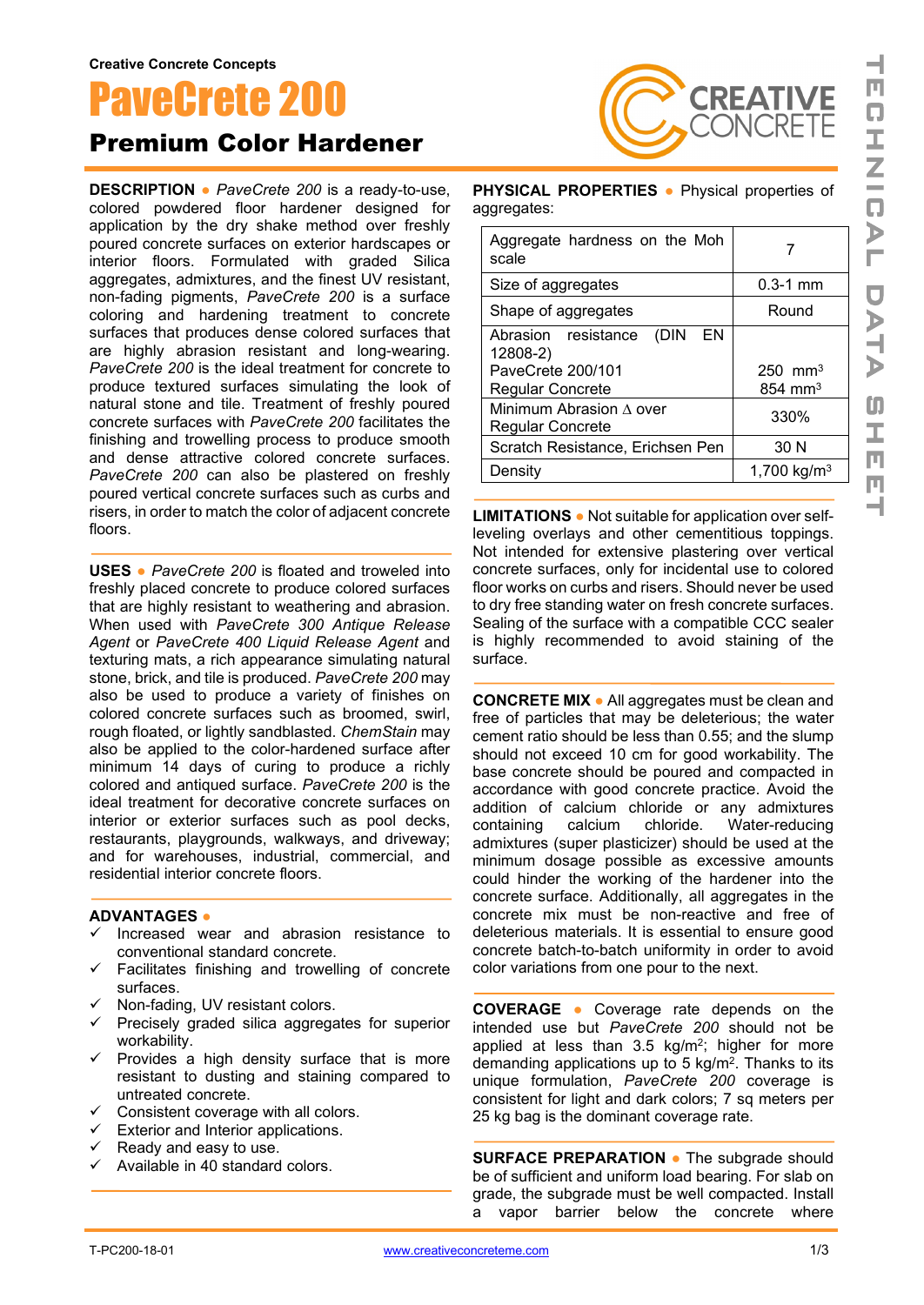## PaveCrete 200 Premium Color Hardener



efflorescence problems may be an issue. When installing on an existing concrete slab, moisten the surface in advance of concreting, but do not cast over free standing water.

Adjacent areas and landscapes should be adequately protected from contamination from the color hardener. Adjacent concrete surfaces should be temporarily protected with plastic sheeting during application of the hardener. The working area should be closed off to all traffic and adjacent vehicles removed. When working under conditions of high winds, wind breaks or barriers should be constructed around the work area. Set aside in advance the required number of color hardener bags to cover the working area.

**APPLICATION ●** It is essential that application over the entire surface is completed while sufficient moisture in the concrete is present to assure proper infusion of the powder into the surface. Therefore, it is highly recommended that required labor, materials and machinery are prepared and made available well in advance of initiating the application. Conversely, application of the powder too early when excessive amounts of moisture are present will lead to poor results and debonding of the colored layer.

The concrete should first be spread, screeded, and vibrated so that it completely fills all the space inside the form. Before the appearance of excess moisture, the surface should be floated using wood or magnesium floats to the desired level and flatness. Exterior concrete surfaces should be sloped to provide adequate drainage. DO NOT TROWEL THE SURFACE PRIOR TO APPLICATION OF *PaveCrete 200*; troweling closes the surface, making it difficult to work the hardener into the surface. Application of *PaveCrete 200* must begin only after excess and bleed moisture have disappeared from the surface and the floating process would not disrupt the level of the surface, but while the concrete is still plastic throughout. DO NOT attempt to absorb bleed water by applying the hardener at an early stage. Water must not be sprinkled or otherwise added to the surface during application or finishing. The necessary moisture for the hardener must come from the concrete in order to develop a proper bond and assure adequate density of the surface.

It is recommended to divide and mark the floor into sections of known areas in order to set aside the proper amount of material to be applied to each section. *PaveCrete 200* should be applied over two shakes; two thirds of the material in the first application and one third in the second. For application rates higher than 5 kg/m2, *PaveCrete 200* should be applied over three shakes, with one half of the material applied during the first shake.

Apply the material by hand broadcasting uniformly over the plastic surface of the concrete at less than knee height. Do not throw material a distance more than 1 meter or from a point above knee height in

order to avoid segregation of the aggregates; construct and use bridges for wide areas. Mechanical spreaders may also be sued on large areas. The edges of the slab should be worked first since they set quicker. After each shake, the surface must be thoroughly floated in order to work the material into the surface. The surface must NOT be troweled between the first and final shakes. For more uniform coverage, the second shake should be done at 90 degrees to the first one where possible. Set aside a small amount of the hardener after the final application for touching up non-uniform areas. After the application of the final shake, the surface may be finished as desired to a floated, steel trowelled, or broomed finish as desired once it has hardened sufficiently. Use only high-quality tools specifically designed for decorative concrete work such as magnesium floats, stainless steel or blue steel trowels, and specialty concrete brooms in the desired roughness. It should be kept in mind that hard trowelling will produce burn marks and a color variegated surface.

Mechanical Floating/Troweling: In case of the use of a power float/trowel, application of the hardener by the dry shake method may be carried out in a single pass once surface moisture has completely disappeared. After the surface has hardened enough to take the weight of the machine and operator, the surface may be power floated. The surface is then left to harden further before it is power troweled. Power troweling is carried out in several stages, increasing the pitch angle of the blades with each stage until the desired surface smoothness and finish are achieved. When using power floating machines, caution should be exercised as they tend to produce heavy burn marks on the surface of the concrete. Most decorative concrete applications are done mostly by hand trowelling and possibly a light-weight specialty power trowelling machine.

Application on Vertical Surfaces: *PaveCrete 200* may be applied by plastering method over vertical surfaces such as curbs, risers, and planters in order to match the color and finish of surrounding decorative concrete floors. Once the concrete is selfsupporting but is still retaining moisture, remove the form work and mix the dry *PaveCrete 200* powder with water to a plaster consistency. Immediately trowel on the paste mix on the vertical wet concrete surfaces at the minimum rate of 4.0 kg/sq meter, then texture or trowel to the desired finish once the consistent appearance is obtained. Cure and seal as with flooring surfaces.

**CURING ●** Curing should be carried out immediately after the concrete has set either by conventional methods or by the application of curing agents. Avoid the use of any materials that contain sodium-silicate or the use of plastic sheeting or misting techniques. The use of curing agents is not recommended on concrete that will be later stained. Do not use water